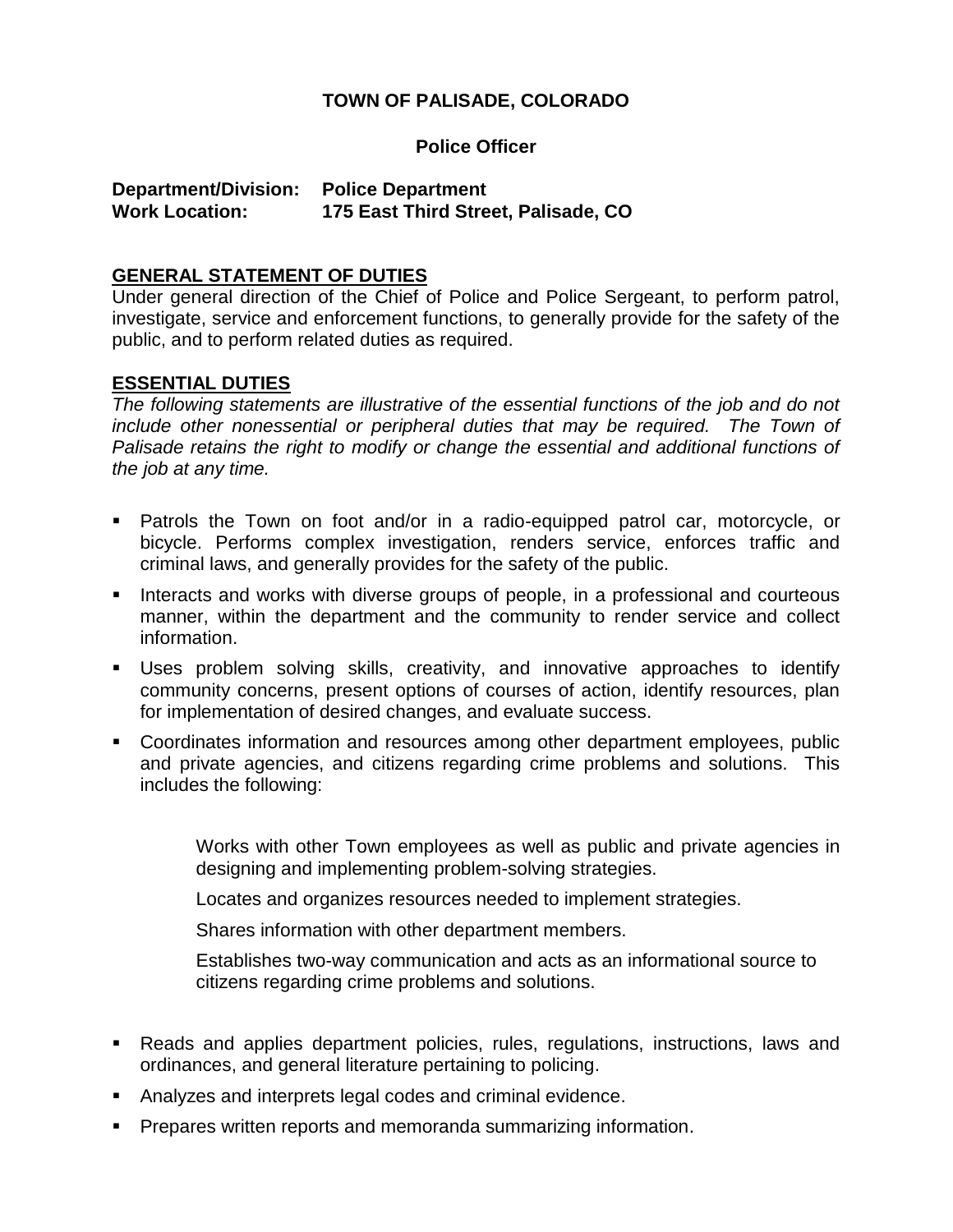- Uses computers for reports, communications, and information retrieval.
- Communicates with customers, citizens, and team members in a professional and effective manner.
- Understands and works to implement Town and departmental goals and policies.
- Responds to emergency situations, takes proper safety precautions, anticipates unsafe circumstances, and acts accordingly to prevent accidents. Responsible for the safety of self, others, materials, and equipment. Uses all required safety equipment and follows all safety regulations, policies and procedures.

## **ADDITIONAL DUTIES**

- **Performs other duties as may be assigned or required by the Police Chief or** Town Administrator.
- **FI** Testifies in court regarding policing duties

## **REPORTING RELATIONSHIPS**

#### **Supervision Received:**

General supervision is received from the Chief of Police and Sergeant.

## **Supervision Exercised:**

None

## **KNOWLEDGE, SKILLS, AND ABILITIES**

## **Education and Experience:**

Requires graduation from high school. Two years of college credit must accompany a GED before consideration for employment will be made. Must be P.O.S.T. certified.

## **Special Qualifications:**

- State of Colorado law enforcement certification
- Valid Colorado Driver's License
- Must be 21 years of age
- Bi-lingual (Spanish) preferred
- No felony convictions
- No non-traffic related misdemeanor within the previous 36 months.
- No eight points or three moving violation convictions, or a suspended, restricted, or revoked license in the previous 36 months.
- No conviction for violation of law resulting in prohibition of possession of firearms.
- No history of illegal drug use

## **Knowledge of:**

 The Principles, techniques and methods used in modern police service and criminal justice administration.

## **Ability to:**

Analyze data and generate comprehensive reports and presentations.